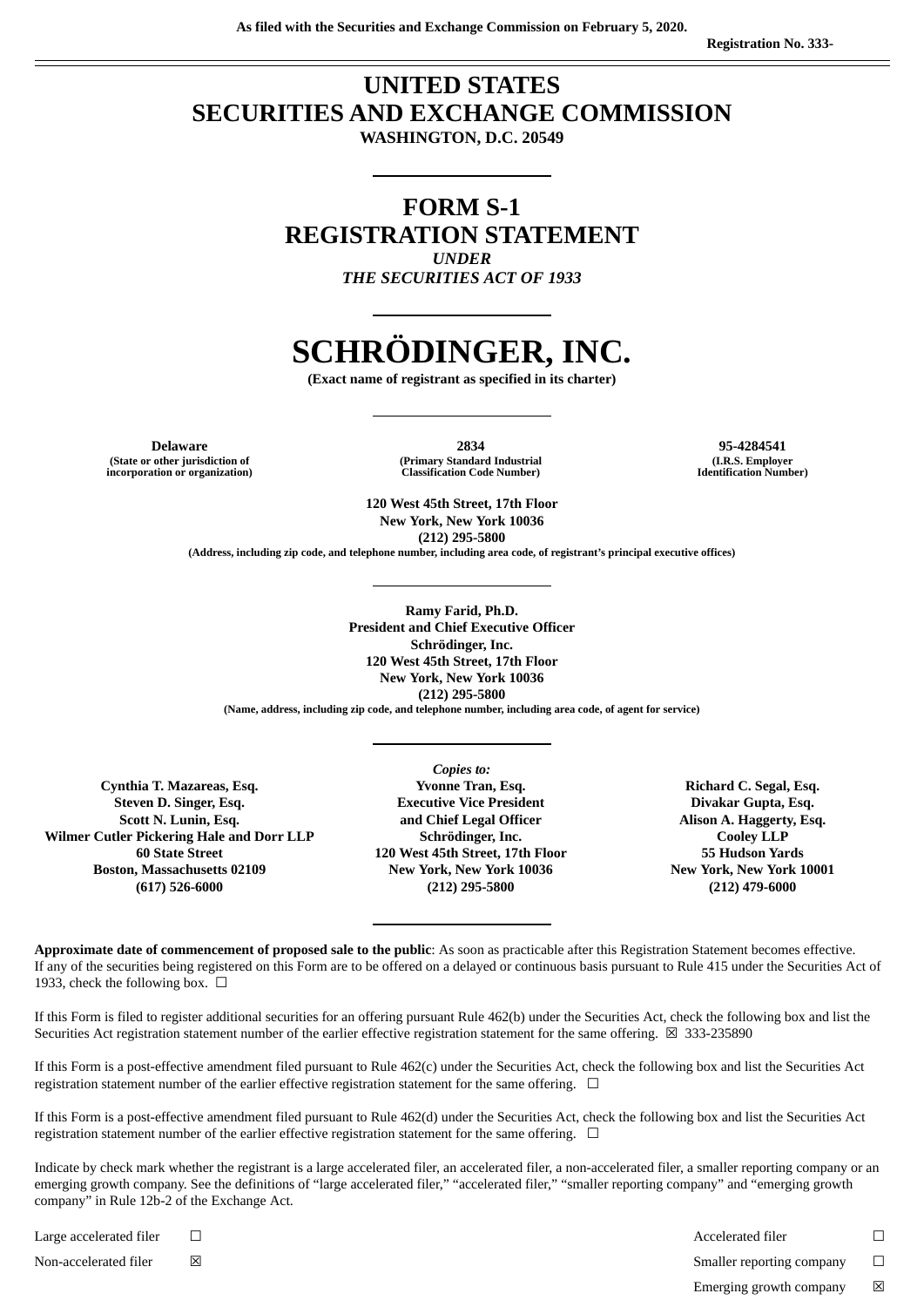If an emerging growth company, indicate by check mark if the registrant has elected not to use the extended transition period for complying with any new or revised financial accounting standards provided pursuant to Section 7(a)(2)(B) of the Securities Act.  $\Box$ 

#### **CALCULATION OF REGISTRATION FEE**

| Title of Each Class of<br><b>Securities to be Registered</b> | Amount<br>to be<br>Registered(1) | Proposed<br>Maximum<br><b>Offering Price</b><br>Per Share(2) | Proposed<br>Maximum<br>Aggregate<br><b>Offering Price</b> | Amount of<br><b>Registration Fee(2)</b> |
|--------------------------------------------------------------|----------------------------------|--------------------------------------------------------------|-----------------------------------------------------------|-----------------------------------------|
| Common Stock, par value \$0.01 per share                     | 2.164.704                        | \$17.00                                                      | \$36,799,968                                              | \$4.777                                 |

(1) Includes 282,352 shares of common stock the underwriters have the option to purchase.

(2) Calculated pursuant to Rule 457(a) under the Securities Act of 1933, as amended, based on the initial public offering price.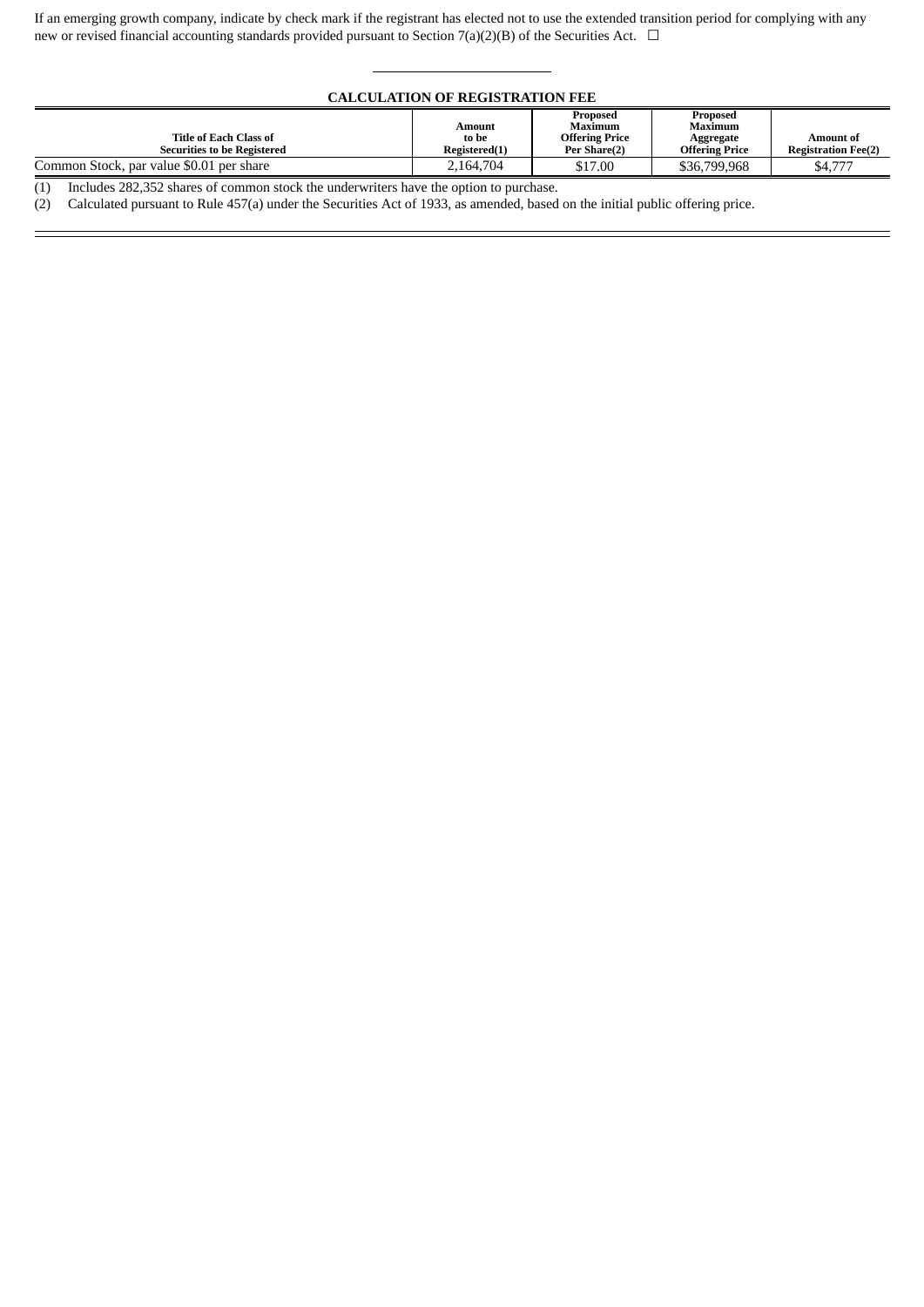#### **EXPLANATORY NOTE AND INCORPORATION BY REFERENCE**

This registration statement is being filed with respect to the registration of additional shares of common stock, par value \$0.01 per share, of Schrödinger, Inc., a Delaware corporation, pursuant to Rule 462(b) under the Securities Act of 1933, as amended. The contents of the earlier registration statement on Form S-1, as amended (File No. 333-235890), which was declared effective by the Commission on February 5, 2020, are incorporated in this registration statement by reference.

The required opinions and consents are listed on an Exhibit Index attached hereto and filed herewith.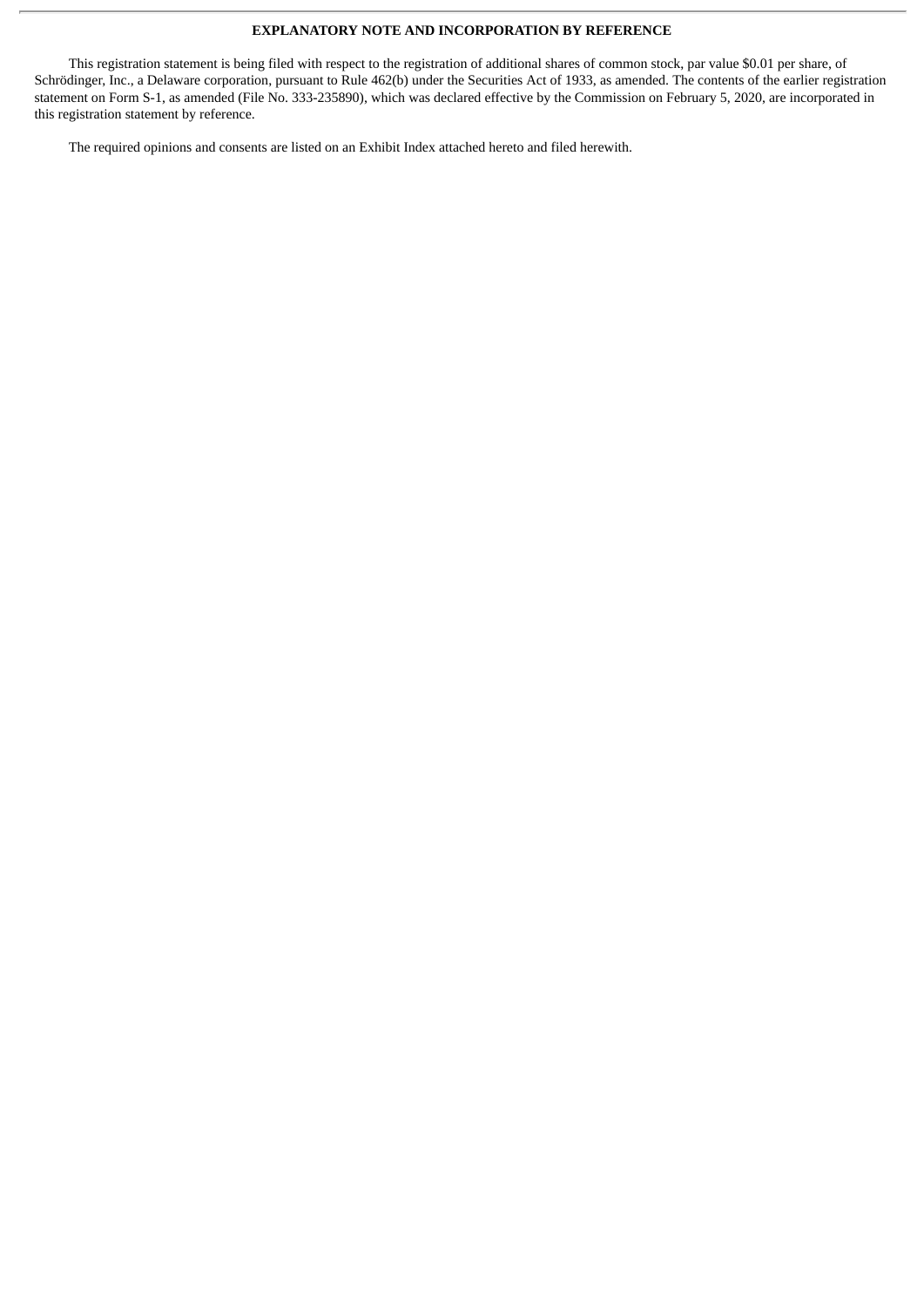## **EXHIBIT INDEX**

 $\overline{a}$ 

| Exhibit<br><b>Number</b> | <b>Description of Exhibit</b>                                                                                                                                                                      |
|--------------------------|----------------------------------------------------------------------------------------------------------------------------------------------------------------------------------------------------|
| 5.1                      | Opinion of Richards, Layton & Finger, P.A.                                                                                                                                                         |
| 23.1                     | Consent of KPMG LLP, independent registered public accounting firm                                                                                                                                 |
| 23.2                     | Consent of Richards, Layton & Finger, P.A. (included in Exhibit 5.1)                                                                                                                               |
| 24.1                     | Power of Attorney (incorporated by reference to the signature page to the Registrant's Registration Statement on Form S-1 (File<br>No. 333-235890) filed with the Commission on January 10, 2020). |

ł.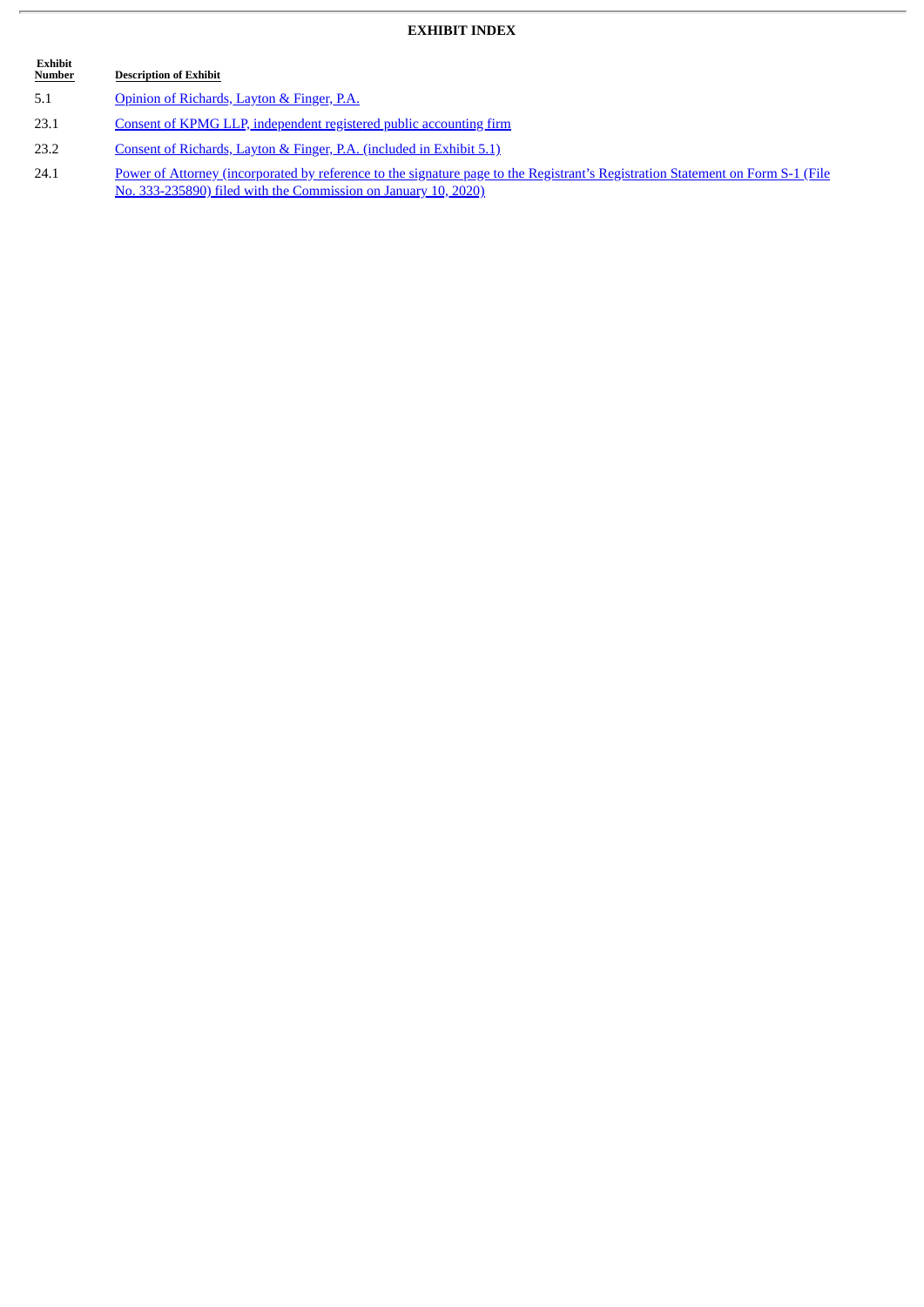**SIGNATURES**

Pursuant to the requirements of the Securities Act of 1933, as amended, the registrant has duly caused this Registration Statement to be signed on its behalf by the undersigned, thereunto duly authorized, in the City of New York, State of New York, on this 5th day of February, 2020.

### **SCHRÖDINGER, INC.**

By: /s/ Ramy Farid

Ramy Farid, Ph.D. *President and Chief Executive Officer*

#### **SIGNATURES**

Pursuant to the requirements of the Securities Act of 1933, as amended, this Registration Statement has been signed by the following persons in the capacities and on the dates indicated.

| Signature                              | <b>Title</b>                                                 | <b>Date</b>      |
|----------------------------------------|--------------------------------------------------------------|------------------|
| /s/ Ramy Farid                         | President and Chief Executive Officer, Director              | February 5, 2020 |
| Ramy Farid, Ph.D.                      | (Principal Executive Officer)                                |                  |
| /s/ Joel Lebowitz                      | <b>Chief Financial Officer</b>                               | February 5, 2020 |
| Joel Lebowitz                          | (Principal Financial Officer)                                |                  |
| /s/ Jenny Herman<br>Jenny Herman       | Vice President, Controller<br>(Principal Accounting Officer) | February 5, 2020 |
|                                        |                                                              |                  |
| $\ast$                                 | Chairman of the Board                                        | February 5, 2020 |
| Michael Lynton                         |                                                              |                  |
| $\ast$                                 | Director                                                     | February 5, 2020 |
| Richard Friesner, Ph.D.                |                                                              |                  |
| $\ast$                                 | Director                                                     | February 5, 2020 |
| Rosana Kapeller-Libermann, M.D., Ph.D. |                                                              |                  |
| $\ast$                                 | <b>Director</b>                                              | February 5, 2020 |
| Gary Sender                            |                                                              |                  |
| *                                      | <b>Director</b>                                              | February 5, 2020 |
| Nancy Thornberry                       |                                                              |                  |
| ∗                                      | Director                                                     | February 5, 2020 |
| Timothy Wright, M.D.                   |                                                              |                  |
| *By: /s/ Ramy Farid                    |                                                              |                  |

Ramy Farid *Attorney-in-fact*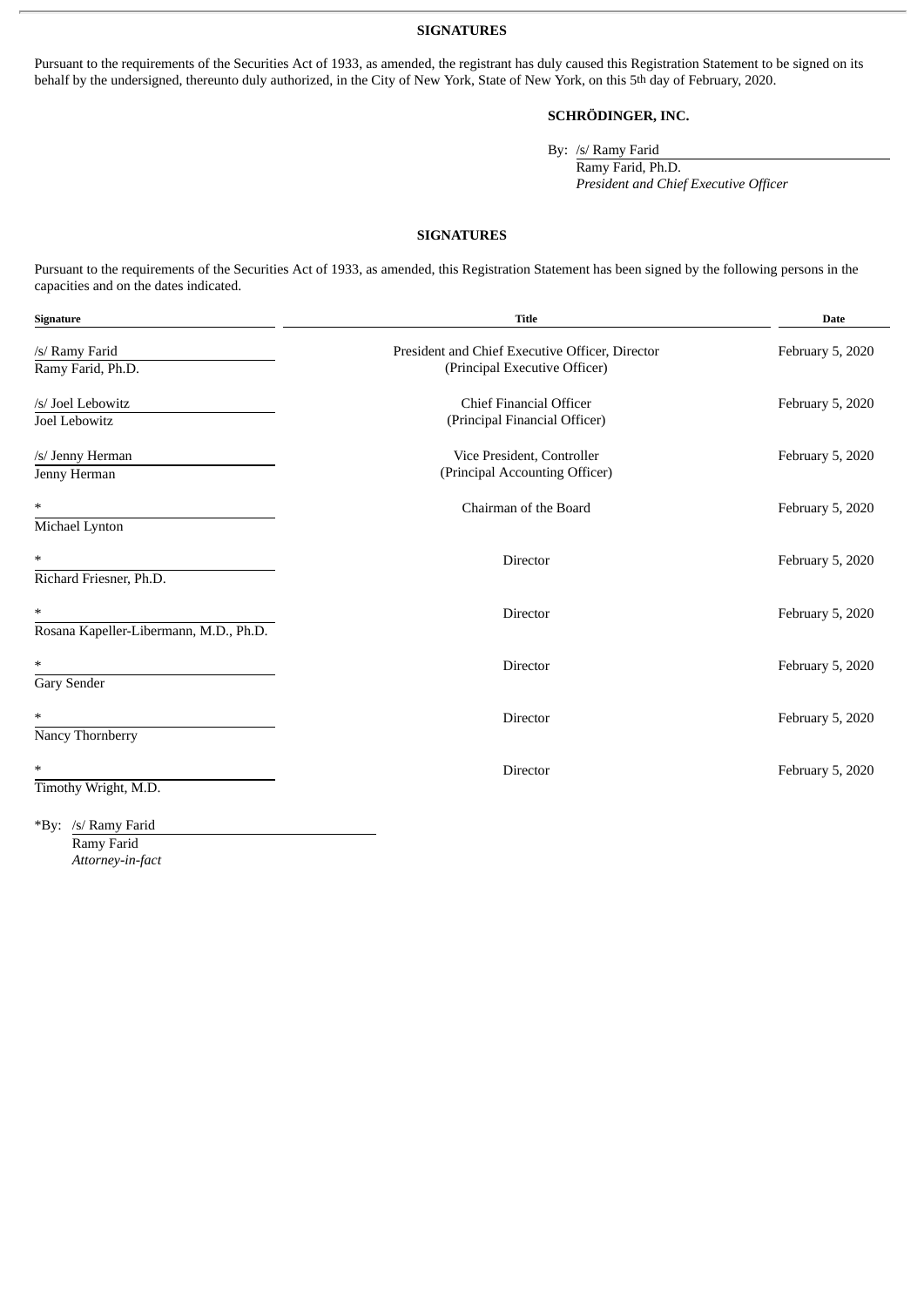

<span id="page-5-0"></span>February 5, 2020

Schrödinger, Inc. 120 West 45th Street, 17th Floor New York, New York 10036

#### Ladies and Gentlemen:

We are acting as special Delaware counsel to Schrödinger, Inc., a Delaware corporation (the "Company"), in connection with the Registration Statement on Form S-1 filed by the Company with the Securities and Exchange Commission (the "SEC") pursuant to Rule 462(b) under the Securities Act of 1933, as amended (the "Rule 462(b) Registration Statement"), to register the issuance and sale of 2,164,704 shares (the "Shares") of common stock, par value \$0.01 per share, of the Company, pursuant to an underwriting agreement (the "Underwriting Agreement") to be entered into by and among the Company and the several underwriters listed on Schedule I thereto, the form of which has been incorporated by reference into the Rule 462(b) Registration Statement. In this connection, you have requested our opinions as to certain matters under the General Corporation Law of the State of Delaware (the "General Corporation Law").

For the purpose of rendering our opinions as expressed herein, we have been furnished and have reviewed the following documents:

(i) the Certificate of Incorporation of the Company, as filed with the Secretary of State of the State of Delaware (the "Secretary of State") on May 22, 1995, as amended by the Agreement of Merger, dated May 31, 1995, between the Company, all of the directors thereof, Schrödinger, Inc., a California corporation, and all of the directors thereof, as filed with the Secretary of State on June 7, 1995, the Certificate of Amendment of Certificate of Incorporation of the Company, as filed with the Secretary of State on October 10, 1997, the Restated Certificate of Incorporation of the Company, as filed with the Secretary of State on January 7, 1999, the Certificate of Amendment of the Certificate of Incorporation of the Company, as filed with the Secretary of State on June 14, 2000, the Certificate of Renewal and Revival of Charter of the Company, as filed with the Secretary of State on March 30, 2001, the Restated Certificate of Incorporation of the Company, as filed with the Secretary of State on March 27, 2002, the Amended and Restated Certificate of Incorporation of the Company, as filed with the Secretary of State on April 27, 2010, the Certificate of Amendment of the Amended and Restated Certificate of Incorporation of the Company, as filed with the Secretary of State on April 26, 2012, the Amended and Restated Certificate of Incorporation of the Company, as filed with the Secretary of State on December 11, 2012, the Amended and Restated Certificate of

#### ...

One Rodney Square 1920 North King Street 1 Wilmington, DE 19801 Phone: 302-651-7700 E Fax: 302-651-7701

www.rlf.com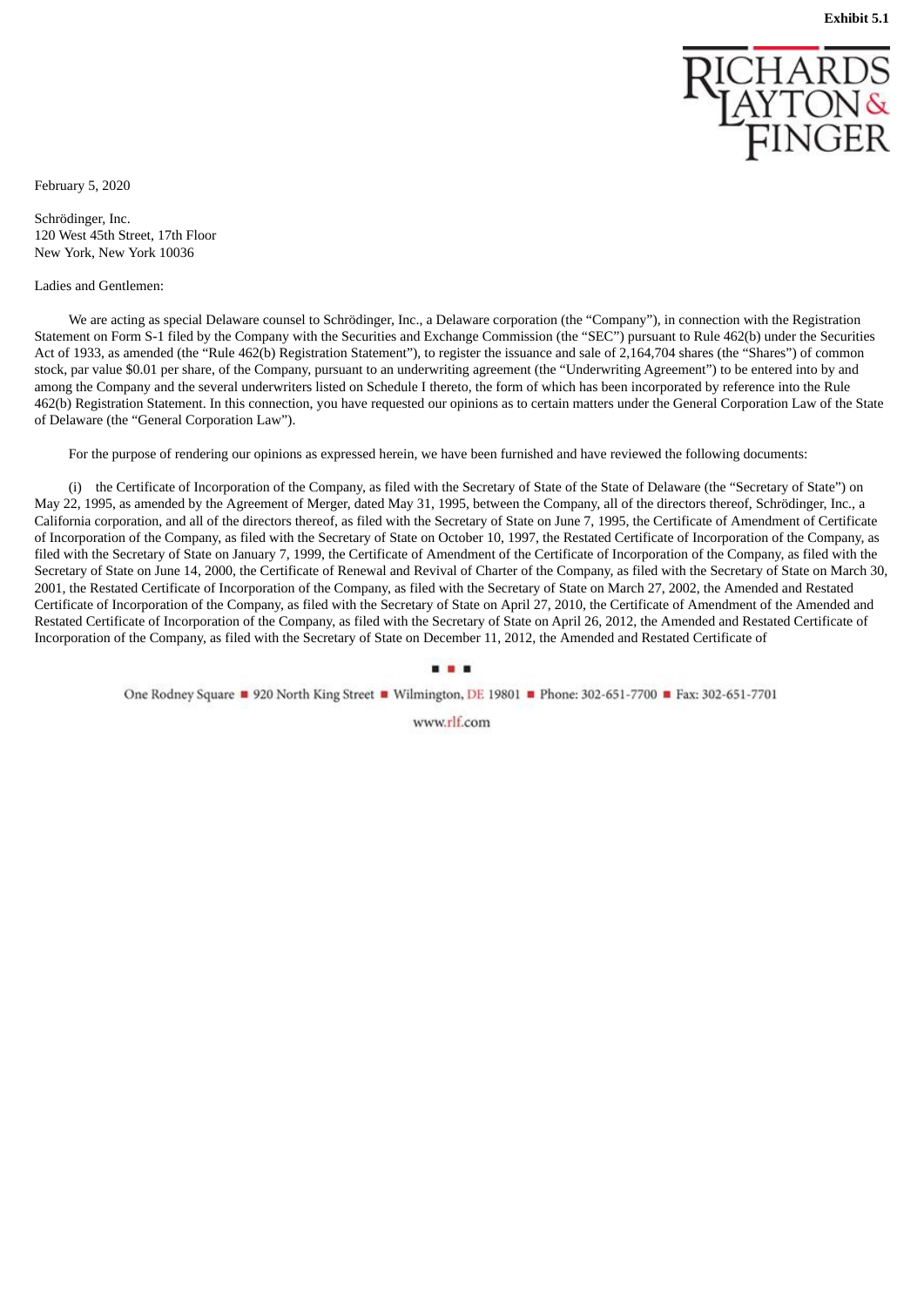Incorporation of the Company, as filed with the Secretary of State on September 25, 2014, the Amended and Restated Certificate of Incorporation of the Company, as filed with the Secretary of State on June 12, 2015, the Certificate of Amendment of the Amended and Restated Certificate of Incorporation of the Company, as filed with the Secretary of State on November 28, 2017, the Certificate of Amendment of Amended and Restated Certificate of Incorporation of the Company, as filed with the Secretary of State on October 2, 2018, the Amended and Restated Certificate of Incorporation of the Company, as filed with the Secretary of State on November 9, 2018, the Certificate of Amendment of Amended and Restated Certificate of Incorporation of the Company, as filed with the Secretary of State on April 24, 2019, the Certificate of Amendment of Amended and Restated Certificate of Incorporation of the Company, as filed with the Secretary of State on July 22, 2019, the Certificate of Validation of the Company, as filed with the Secretary of State on December 18, 2019, the Certificate of Validation of the Company, as filed with the Secretary of State on December 18, 2019, the Certificate of Validation of the Company, as filed with the Secretary of State on December 18, 2019, the Certificate of Validation of the Company, as filed with the Secretary of State on December 18, 2019, the Certificate of Validation of the Company, as filed with the Secretary of State on December 18, 2019, the Certificate of Validation of the Company, as filed with the Secretary of State on December 18, 2019, the Certificate of Validation of the Company, as filed with the Secretary of State on December 18, 2019, the Certificate of Validation of the Company, as filed with the Secretary of State on December 18, 2019, and the Certificate of Amendment of Amended and Restated Certificate of Incorporation of the Company, as filed with the Secretary of State on January 24, 2020, and the form of Restated Certificate of Incorporation of the Company (the "Restated Certificate of Incorporation"), as filed with the SEC as Exhibit 3.3 to Amendment No. 1 to the Company's Registration Statement on Form S-1 (File No. 333-235890) filed with the SEC on January 27, 2020 (the "Form S-1 Amendment"), and to be filed with the Secretary of State and effective as of the closing (the "IPO Closing") of the initial public offering of the Common Stock (collectively, the "Certificate of Incorporation");

(ii) the bylaws of the Company as in effect at all relevant times through the date hereof (the "Bylaws");

(iii) the form of Amended and Restated Bylaws of the Company (the "Amended and Restated Bylaws"), as filed with the SEC as Exhibit 3.4 to the Form S-1 Amendment, to be effective as of the IPO Closing;

(iv) the Underwriting Agreement;

(v) a certificate of an officer of the Company (including the resolutions of the board of directors (the "Board"), the Pricing Committee of the Board (the "Pricing Committee") and stockholders of the Company and the other documents and materials attached thereto and certified therein), dated on or about the date hereof, as to certain matters (the "Officer's Certificate");

- (vi) the Registration Statement on Form S-1 (File No. 333-235890) (the "Registration Statement") filed by the Company with the SEC;
- (vii) the Rule 462(b) Registration Statement; and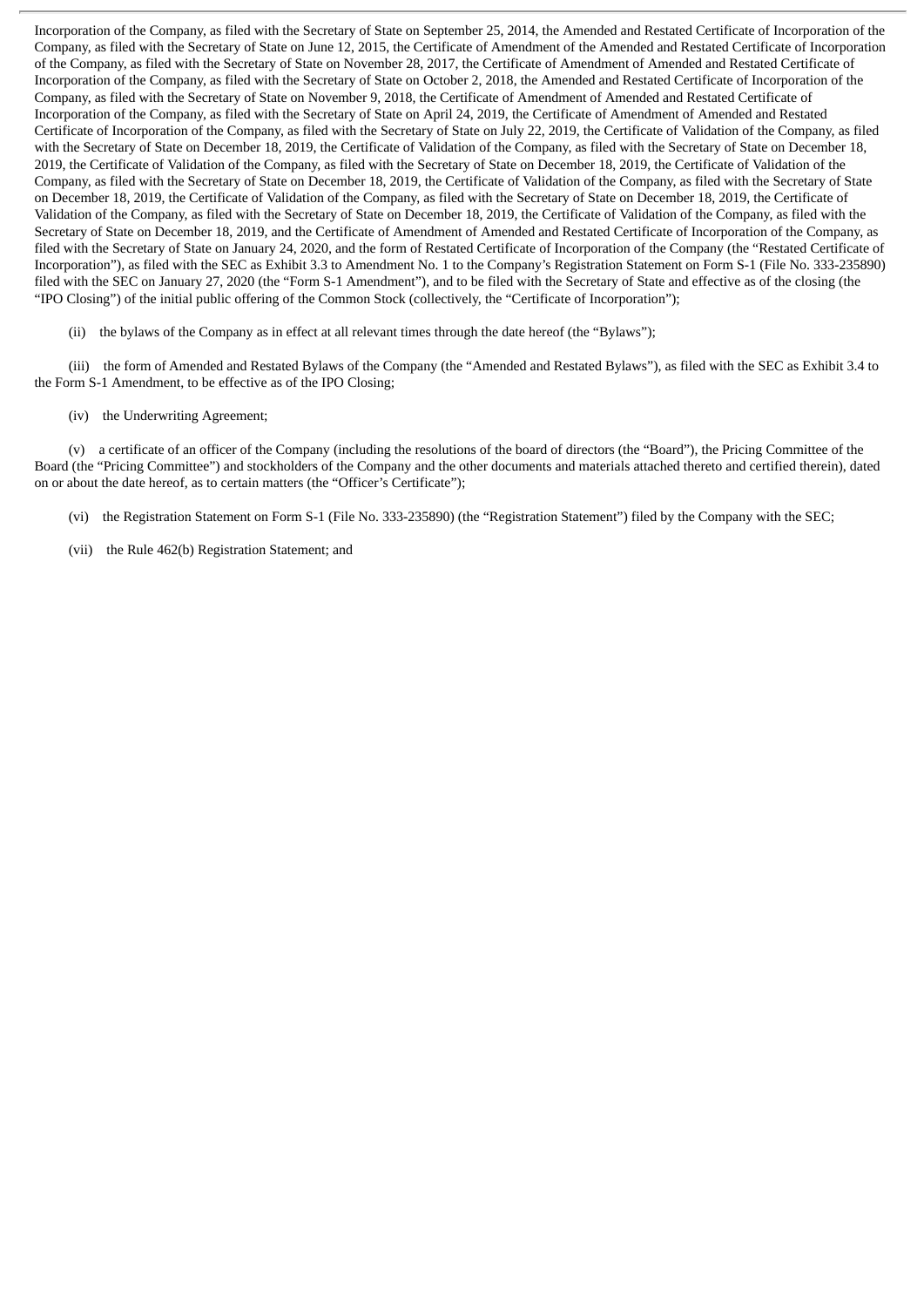#### (viii) a certificate of the Secretary of State, dated on or about the date hereof, as to the good standing of the Company.

With respect to the foregoing documents, we have assumed: (a) the genuineness of all signatures, and the incumbency, authority, legal right and power and legal capacity under all applicable laws and regulations of each of the officers and other persons and entities signing or whose signatures appear upon each of said documents as or on behalf of the parties thereto; (b) the authenticity of all documents submitted to us as originals; (c) the conformity to authentic originals of all documents submitted to us as certified, conformed, photostatic, electronic or other copies; (d) that the foregoing documents, in the forms submitted to us for our review, have not been and will not be altered or amended in any respect material to our opinions as expressed herein; and (e) all documents submitted to us as forms will be duly completed, and in the case of the Restated Certificate of Incorporation, duly filed with the Secretary of State, in a manner consistent with the opinions stated herein. We have reviewed such documents, and we have made such investigations of law, as we have deemed appropriate as a basis for the opinions expressed below. We have assumed and have not verified the accuracy as to the factual matters of the documents we have reviewed, including the factual matters set forth in the Officer's Certificate. Our knowledge of the Company and its legal and other affairs is limited by the scope of our engagement, which scope includes the delivery of this opinion letter. We do not represent the Company with respect to all legal matters or issues. The Company employs other independent counsel and, to our knowledge, handles certain legal matters and issues without the assistance of independent counsel. We have not participated in the preparation of the Registration Statement or the Rule 462(b) Registration Statement and assume no responsibility for their contents, other than this opinion.

Based upon and subject to the foregoing and upon our review of such matters of law as we have deemed necessary and appropriate to render our opinions as expressed herein, and subject to the assumptions, exceptions, limitations and qualifications set forth herein, it is our opinion that the Shares have been duly authorized for issuance and, when issued, delivered and paid for in accordance with the Underwriting Agreement and the resolutions of the Board and the Pricing Committee relating thereto, will be validly issued, fully paid and non-assessable under the General Corporation Law.

The foregoing opinions are subject to the following exceptions, limitations and qualifications:

A. We are admitted to practice law in the State of Delaware and do not hold ourselves out as being experts on the law of any other jurisdiction. The foregoing opinions are limited to the General Corporation Law currently in effect, and we have not considered and express no opinion on the effect of any other laws or the laws of any other state or jurisdiction, including state or federal laws relating to securities or other federal laws, or the rules and regulations of stock exchanges or of any other regulatory body. In addition, we have not considered and express no opinion as to the applicability of or any compliance with the Delaware Securities Act, 6 *Del. C.* § 73-101 et seq., or any rules or regulations promulgated thereunder.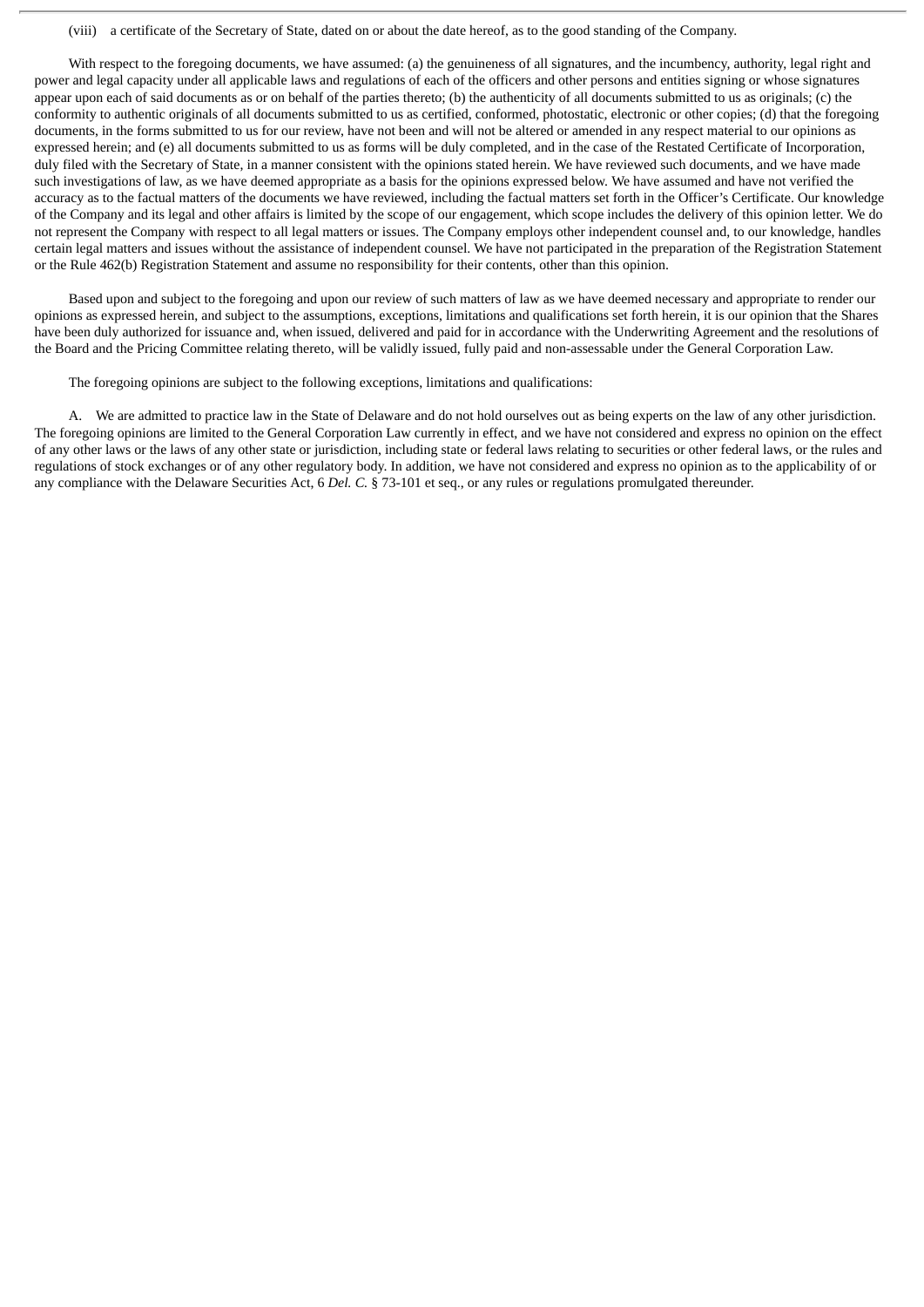B. This opinion speaks only as of the date hereof, and we shall have no obligation to update this opinion in any respect after the date hereof, including with respect to changes in law occurring on or after the date hereof.

We consent to your filing this opinion as an exhibit to the Rule 462(b) Registration Statement and to reference our firm in the Rule 462(b) Registration Statement or related prospectus under the heading "Legal Matters." In giving the foregoing consent, we do not thereby admit that we come within the category of persons whose consent is required under Section 7 of the Securities Act of 1933, as amended, or the rules and regulations of the SEC thereunder.

Very truly yours,

/s/ Richards, Layton & Finger, P.A.

WH/SN/RBG/SCH